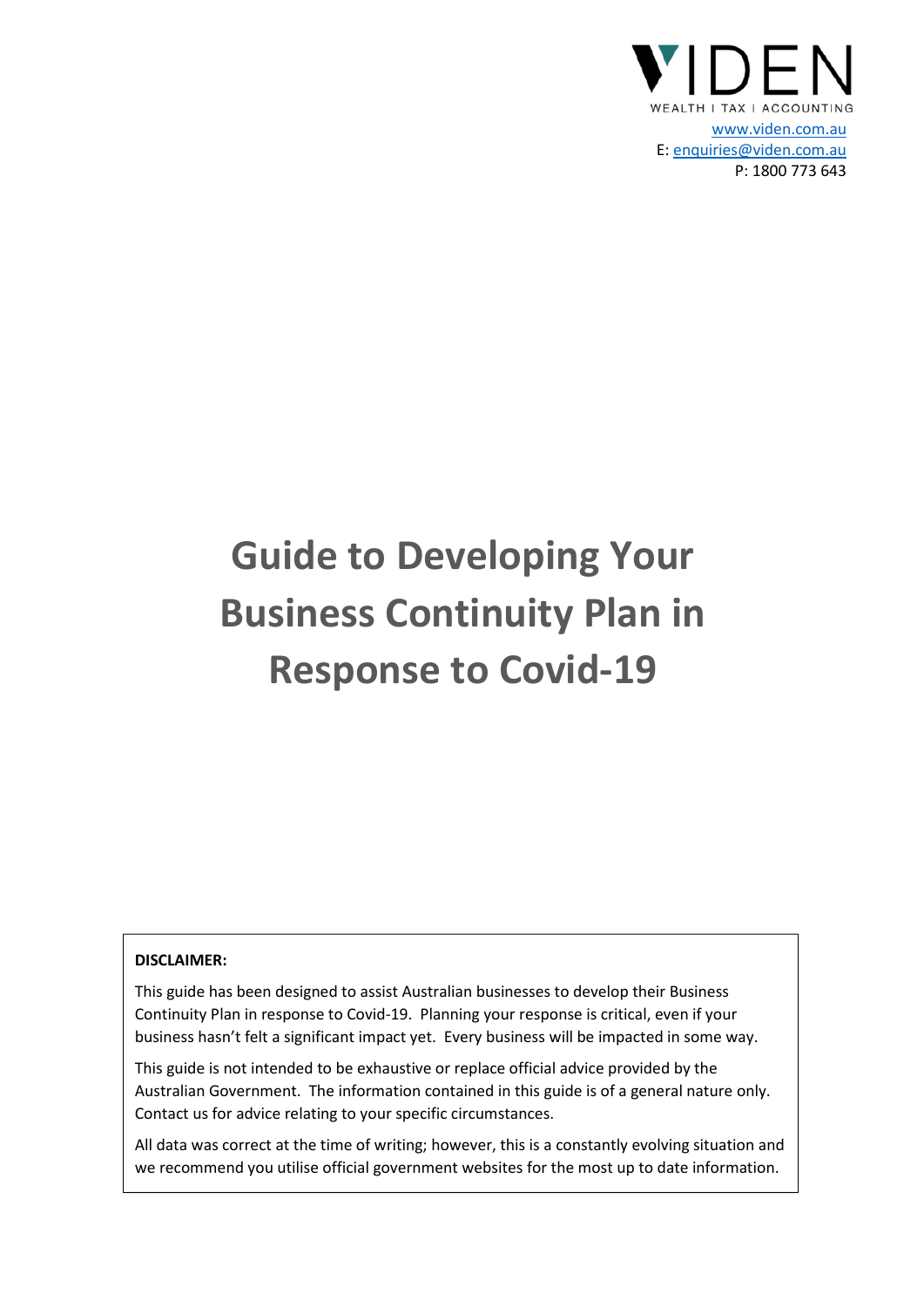

## **Summary**

In these unprecedented times, it's important to remember that we're all in this together; everyone is impacted by Covid-19, from our team, to our customers and suppliers. We've prepared this guide to help our clients navigate through these uncertain times by working together to help keep businesses alive and people employed.

We can't stress enough the importance of communication at this time. You're not alone in this. Communicate with us, your accountants; we're here to help. Communicate with your team; they're worried about their job security and supporting their families. Communicate with your customers; reassure them that you're still open for business and of the steps you're taking to protect them. Communicate with your suppliers; they're a business just like you, with similar concerns. Communicate with your bank and financiers; sooner rather than later - act now for your best opportunities.

These are scary times for everyone, but it's a time for planning, not panicking. We can all make a plan to minimise the impact as much as possible. Things will change, that's a given. But with this change comes opportunities. Think about how your business can evolve. It's likely your customers still need you; but you may need to pivot your business.

We encourage our clients to reach out to us. We are keeping up to date with the latest from the government and will share the latest developments with our clients.

Many, if not most, team members will be working from home. Most, if not all, of your usual face-to-face meetings will now take place online or by phone. The value we provide you won't change; our delivery will just look different.

We can all do our part to keep ourselves safe and protect our community.

We are committed to safeguarding the financial health and wellbeing of our team and our clients.

Please get in touch, by phone or email, to discuss your options and make a plan for the continuity of your business.

The Viden Team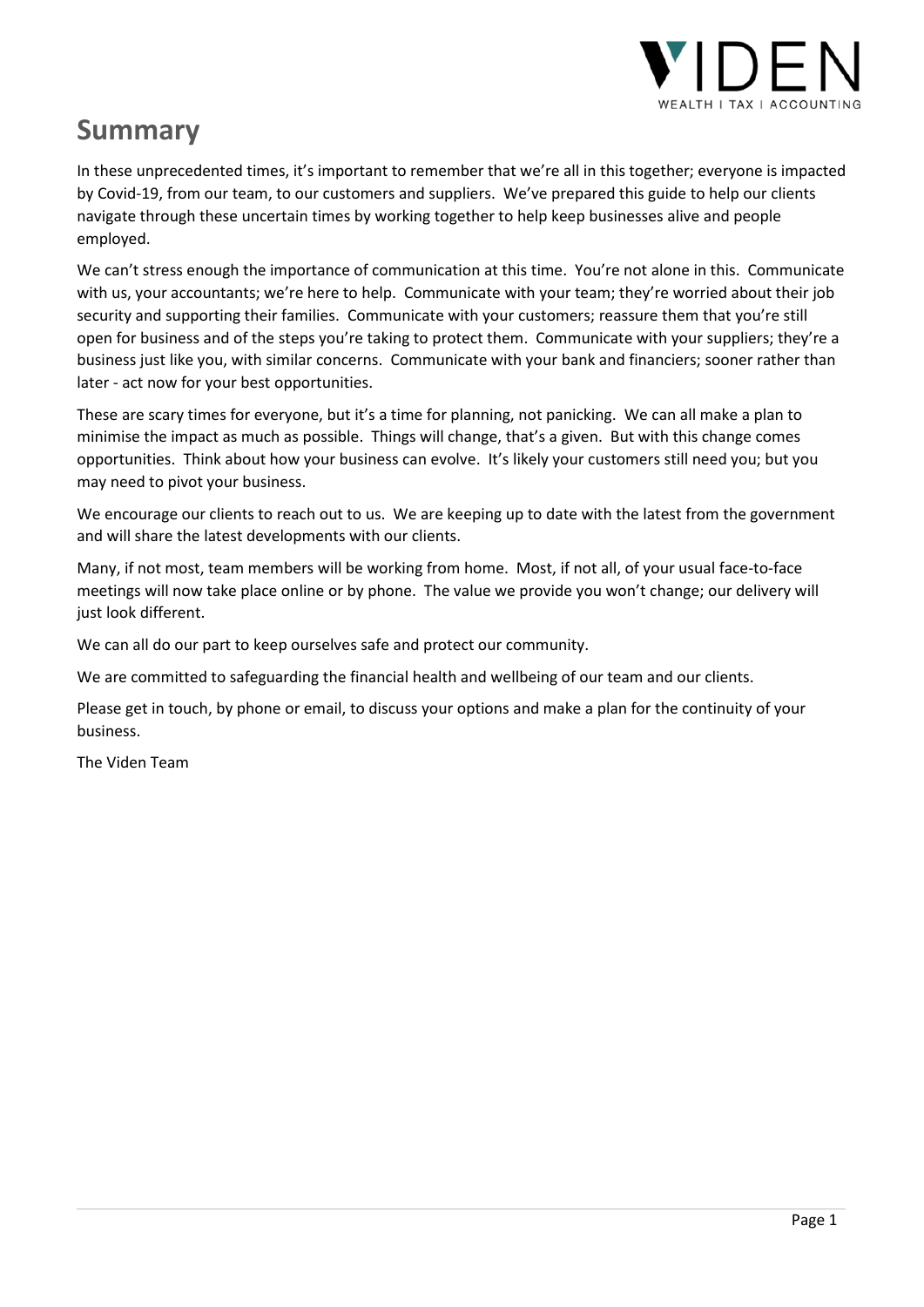

## **Your Resilience**

## **Wellbeing**

The coming months are inevitably going to be tough for a lot of people. As a business owner, you'll need to make some tough decisions. It's essential we look out for each other and speak out when we need help. This is a stressful time and it's important we look after our mental health as well as offering mental health support to our team.

Some tips for managing your mental wellbeing:

- 1. Select your information sources carefully. Access information from official sources when required.
- 2. Try to maintain your daily routine. Some adjustments will need to be made but try to keep to your routine as much as possible.
- 3. Exercise each day. Go for a walk or run and get some fresh air and sunshine. Even if you're self-isolating, you can get outside while maintaining social distancing.
- 4. Get enough sleep. Easier said than done at times. Put technology away earlier and read or listen to an audiobook to help you relax.
- 5. Maintain a healthy diet. Eat a range of fresh and nutritious food. Reach out to your community and swap produce if possible.
- 6. Stay calm. Choose a relaxation practice, e.g. yoga, meditation, etc. and commit to doing it daily.
- 7. Stay connected. Spend time with your family and keep in contact with friends; call instead of texting.
- 8. Be positive. With crisis comes opportunity. Seek out opportunities and don't catastrophise.

If you're struggling to cope and need to speak to a trained counsellor, you can call 13 11 14. In an emergency, dial 000.

## **Family first**

Your family should come first, always. It's likely they're your main reason for being in business; setting your family up for success. Discuss your options with your family and make a plan for working from home.

If you have children, speak to them about what's happening in an age appropriate manner. Find out what they know and correct any misinformation. Listen to their fears and offer comfort while being honest. Reinforce the need for proper hygiene and getting lots of sleep. Make sure you have technology, books and resources available for them to continue learning.

## **Personal budget**

Review your personal budget and 'trim the fat'. Identify areas where you can save money. Your personal budget doesn't need to be complex – it could be as simple as totaling your expenditure from the last month or 2 to identify your monthly personal costs. From there identify where you can make savings e.g. on entertainment, coffee, gifts, and any other unnecessary expenditure. Every saving you make takes pressure off what the business needs to provide to you.

Don't cut costs for essential utilities; a strong and reliable internet connection is a must if you'll be working from home.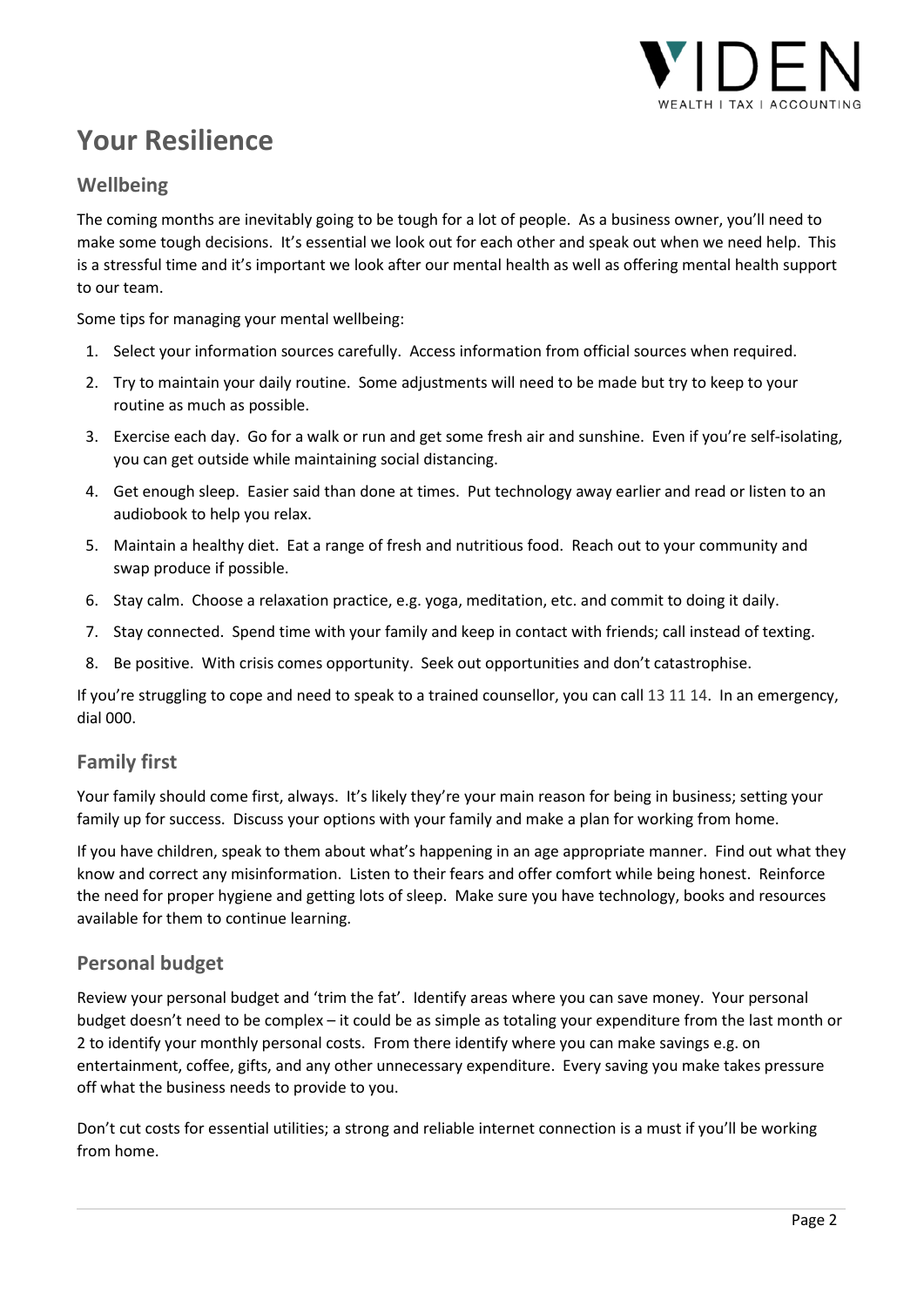

## **Personal asset planning**

#### **Personal insurances**

Review your personal insurances to ensure you have sufficient cover for you and your family. Speak to an insurance broker for advice on your insurance options.

### **Wills**

If you don't already have a Will, make sure you get one written up sooner rather than later. If you do have one, make sure it's up to date and reflects your current wishes. Speak to your lawyer for specific advice on drafting your Will.

### **Memorandum of Wishes**

If you have a Trust, ensure you have a Memorandum of Wishes to guide your appointed Trustees on the purpose and desired outcome for your Trust assets. While it may not necessarily be binding on the surviving Trustees, they will usually follow it.

Because a Trust continues after your death, a Memorandum of Wishes is important as it outlines your intentions for the Trust assets. It's a personal document that doesn't need to be written by a lawyer. You should write it yourself, in plain English, and update it whenever circumstances change. We have a template available to guide you through the creation of your Memorandum of Wishes.

### **Powers of Attorney**

There are four types of powers of attorney in Australia with each one having specific uses:

- 1. General non-enduring power of attorney. This is granted for a limited purpose. It is used for a specific task and expires once that task is completed.
- 2. Enduring power of attorney (financial and/or personal). This can be for financial and/or personal issues and allows the designated person to continue making decisions on your behalf. The person giving the power of attorney must be completely capable of making decisions at the time of transferring enduring power of attorney.
- 3. Enduring power of attorney (medical).

This means if the person becomes impaired and unable to make medical decisions, the person designated would step in to make decisions. The enduring power of attorney (medical) would allow the attorney to choose appropriate care in the case the person was in an accident, lost mental capacity, or was incapable of making a decision.

4. Supportive attorney.

This gives a person the power to support another person in decision-making. The areas in which the attorney may give support can be financial and personal or medical. The attorney cannot make decisions for the person after the person is impaired. When this occurs, the power is terminated.

#### **Important documents and information**

Ensure you store your important documents and information in a safe place which can easily be found by the person who will be dealing with your affairs in the event you become incapacitated. Don't forget to include passwords to online accounts, and key contact information such as your lawyer, accountant and doctor. We have a Life Organiser which records all these important details in one place, stored electronically with us.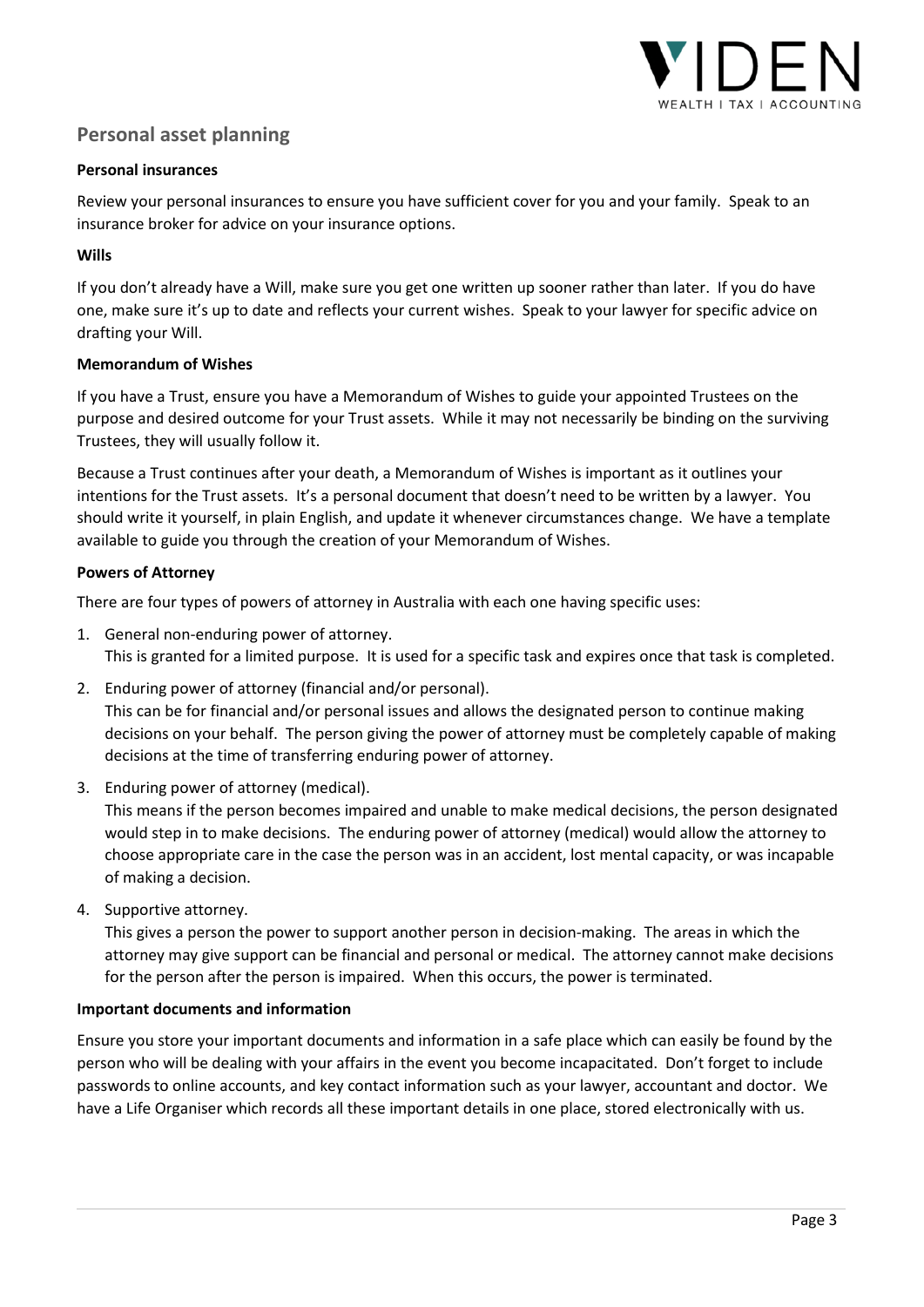

## **Supporting Your Team**

Your team members will be worried about job security. The government has stated that there will be job losses during this time. Be open with your team. Share your plan with them and be honest about the potential impact the pandemic will have on your business. If there are to be job losses, ensure you obtain legal and HR advice on the best way to handle restructuring, stand down, reduced hours, and redundancy processes.

## **Covid-19 Prevention and Response Policy**

If you haven't already developed a policy setting out the actions you'll take to prevent the spread of Covid-19 and respond to its impact, now's the time to do so. This policy should set out best practice for your team, including:

- 1. Clear self-isolation policies.
- 2. Postponing all travel and work-related events.
- 3. Cancelling in-person meetings.
- 4. Practicing social distancing.
- 5. Measures to take at home.

We've developed our own policy and we've made our template available to our clients free of charge to use as a comprehensive starting point. Get in touch if you'd like a copy.

## **Updating your team and ongoing communication**

After you've completed your Business Continuity Plan, share relevant sections with your team. Ideally, share this online either via email, video recording (Loom is a great tool for making video recordings), or online meeting such as Skype, Zoom, GoToMeeting or Google Hangouts. Answer questions honestly, even if the answer is "I don't know". Be realistic and honest about any risk to jobs during this period but reassure the team that you'll do everything you can to protect their jobs as much as possible.

Outline how you'll communicate with the team on an ongoing basis. This may be a daily update email while things are changing rapidly then become less regular. For large teams, ask team members to send any questions to their direct manager, who can then collate questions to be addressed in future communications.

## **Continuity of work**

## **Changes to roles**

It's likely there will be changes to roles within your business as you and your team adapt to the impact of Covid-19. Spend time reviewing your current organisational structure and updating key responsibilities and tasks where appropriate. Ensure everyone is clear on their updated roles and responsibilities. Remember to seek HR and legal advice on how best to handle significant changes in roles or redundancies.

## **Updating goals and KPIs**

It's likely each team member's goals and KPIs will need to be updated. Targets which seemed achievable a few weeks ago may now be unrealistic. While it's hard to estimate the exact impact on sales and revenue over the coming months, reset your team's KPIs and goals to realistic targets.

## **Working from home**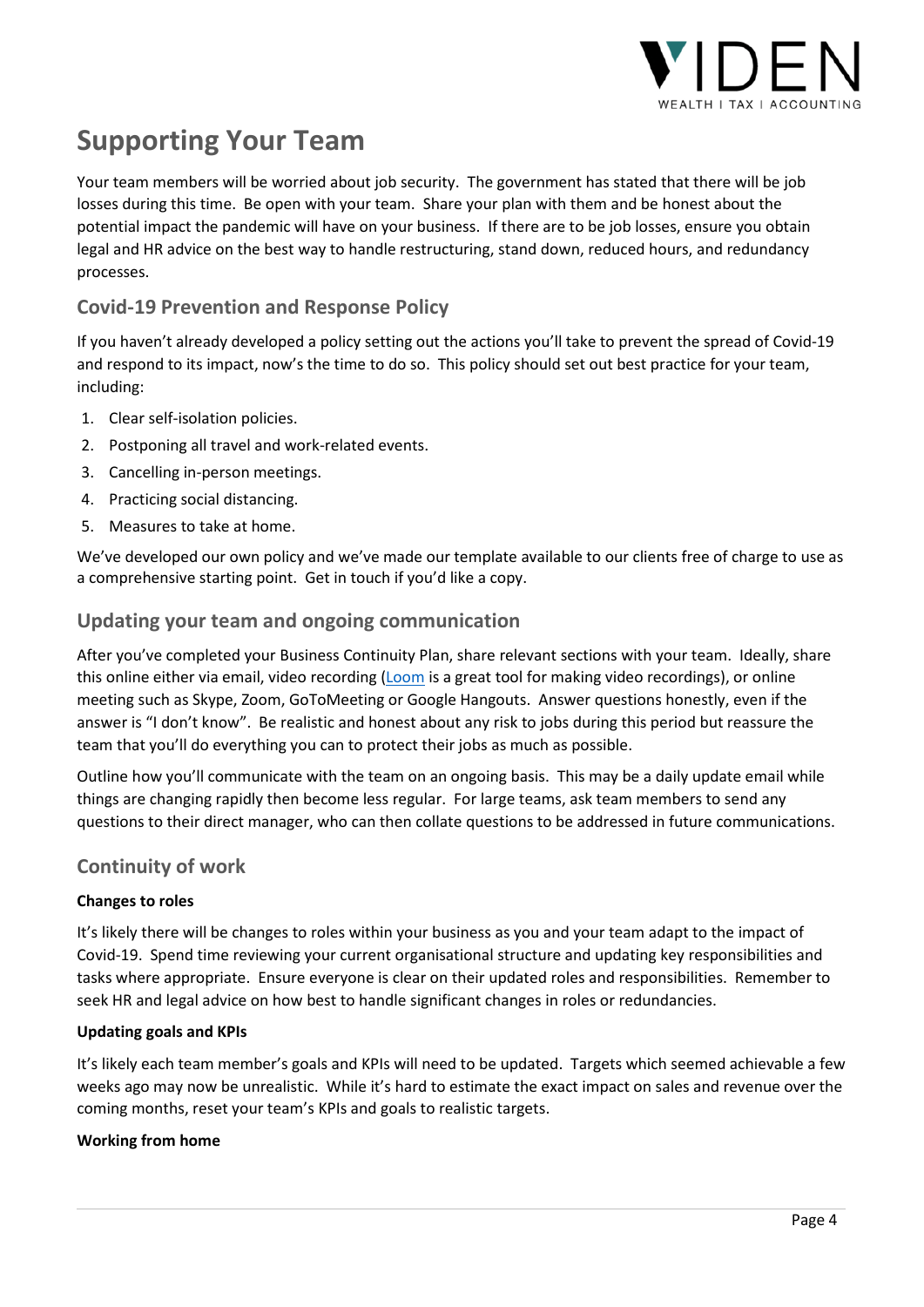

It's likely that people will remain in some form of lockdown in the coming weeks and possibly months. Decide what additional resources you need to provide your team with, if you haven't already.

Consider how you can best utilise technology to maintain team communication. Using an application, such as Microsoft Teams or Slack, can encourage your team to regularly communicate. You could also run an automated daily standup within your chosen app or via a third party app, such as Standuply or Standup Alice, which allows you to set questions for your team to answer each day, e.g. how are you feeling, what are you working on, what are your roadblocks, etc.

Instead of face-to-face meetings, utilise Skype, Zoom, Google Hangouts or GoToMeeting for one on one or small team meetings. Consider using Trello, Monday.com or Asana to manage workflows while working remotely.

#### **Flexibility of working hours**

Consider whether you can offer flexible or reduced working hours to your team. Team members may be willing to reduce their working hours for a period of time. Encourage team members with outstanding leave to use this now. In some instances, leave without pay may need to be offered. Ensure legal and/or HR advice is obtained if hours need to be reduced or changed.

#### **Work-related travel and events**

It's likely that a phone call or online meeting will generate the same results as face-to-face contact.

If you hold customer or team events, consider how these can be delivered online. If you have booked venues for upcoming events, contact each venue as soon as possible to minimise costs. Do not assume that venues will not provide a refund or will hold you to binding contracts. Some suppliers will be understanding of your situation and will offer relief.

#### **Restructuring and potential redundancies**

During these unprecedented times, the legal ramifications of employment decisions may differ from standard. It's important to negotiate with your team where possible and give them options to choose from. In some cases, team members may need to be given the option of either accepting reduced hours or having their role being made redundant.

Review your Employment Agreements to determine whether there are clauses which cover this current crisis and enable you to reduce working hours in these situations.

**You may need to restructure your business with resulting redundancies. It's imperative you obtain legal advice to ensure proper processes are followed.** 

## **Supporting and Retaining Your Customers**

The support you offer your customers now will impact the support your customers give you in the future. Customers need to be reassured that you're still operating.

## **Covid-19 Prevention and Response Policy**

Your policy should cover the steps your business has taken to protect your customers. Share this information with them to offer reassurance that you've taken every practicable step to reduce the risk and protect both your customers and your team.

If you regularly have meetings with customers, switch to phone or encourage online meetings using Skype, Zoom, Google Hangouts or GoToMeeting.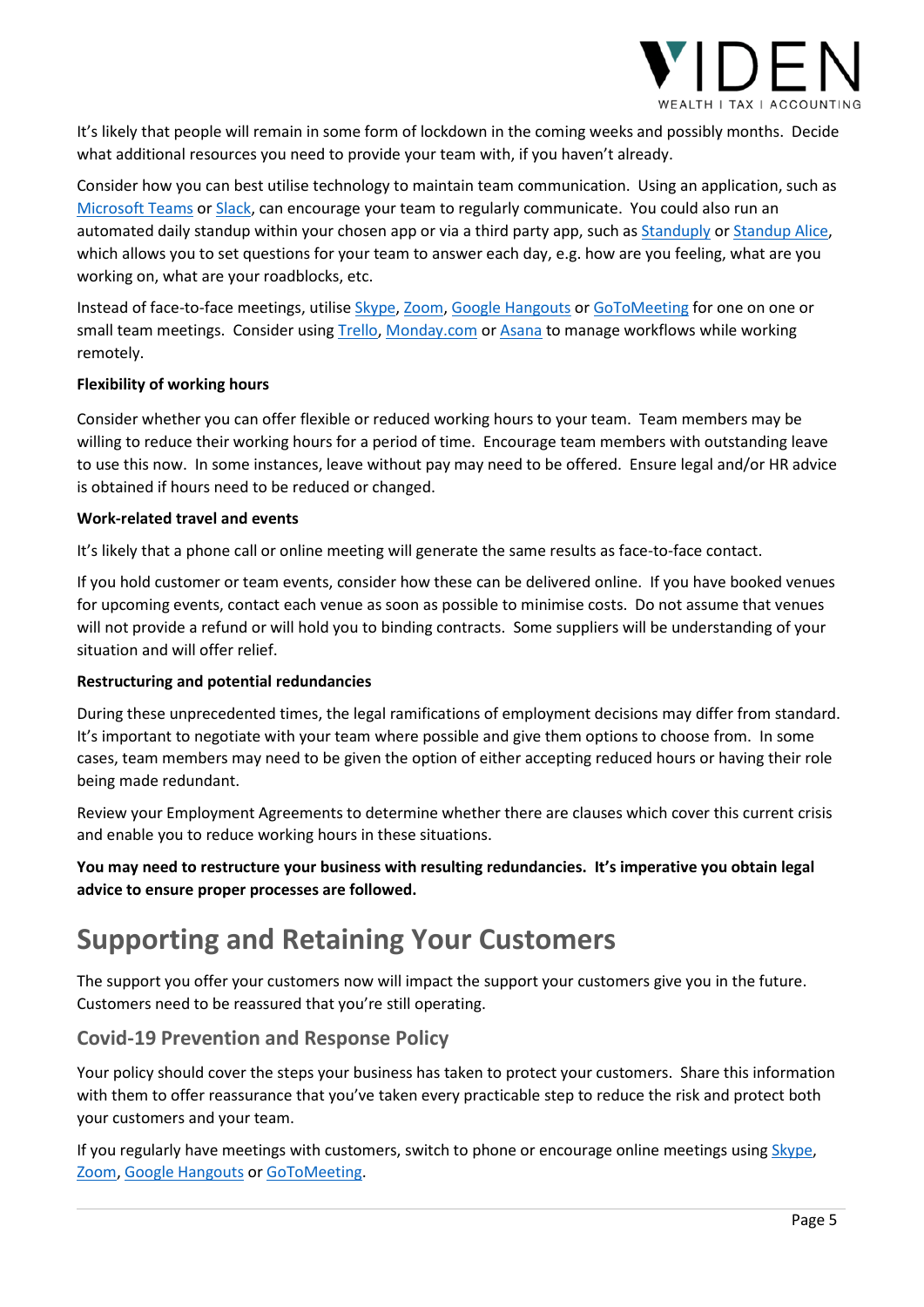

## **Changes to your services**

It's likely that aspects of your business will need to change. Ensure all changes are clearly communicated to your customers. This includes any potential delays to delivery times or products being unavailable. Use your website, social media and email to communicate well to customers.

## **Terms of Trade**

Review your Terms of Trade and update the terms to reflect your changing business practices. Share your updated Terms of Trade with your customers, highlighting key changes. In particular, review your payment terms and delivery terms. Remember to enforce your Terms of Trade at this time. Don't let customers avoid paying you, as this could have a material impact on the sustainability of your business.

We have a Terms of Trade Template available to help our clients develop robust Terms of Trade. Please get in contact if you need help developing yours.

## **Offer incentives to retain customers**

You customers may be facing job losses or reduced hours and lower income, so they'll be prioritising where they spend their money.

Consider the types of incentives you can offer customers to keep buying during this period. Can they spread the cost over a number of weeks or months? Companies such as Afterpay or Laybuy can enable this. You may be able to arrange consignment stock at this time, whereby you only pay your supplier once you've been paid by your customer.

## **Communicating with key customers**

Ensure you regularly communicate with your key customers so they're aware of what's happening, particularly if you have an ongoing relationship with them to supply goods or services. They're likely being inundated with communication from numerous sources, so keep all communication brief. Make your communications as personal as you can.

## **Working with Your Suppliers**

## **Payment arrangements**

Negotiate new payment terms with your suppliers if you can. If you are able to pay upfront, ask for a prompt payment discount. If you don't have sufficient cashflow to pay upfront, ask to pay over a longer period of time. Ask if it's possible to hold stock on consignment where you only pay the supplier once you've sold that stock. Don't be afraid to ask for help here. You and your suppliers are in this together.

## **Purchasing policies**

## **Ordering of stock**

Discuss your supplier's supply chain and the measures they're taking to continue supply. Ask about their contingency plans for what may happen if deliveries can't be made or supplies can't be obtained. Consider whether you need to order additional stock while it's available, if it's likely to become scarce in the coming months.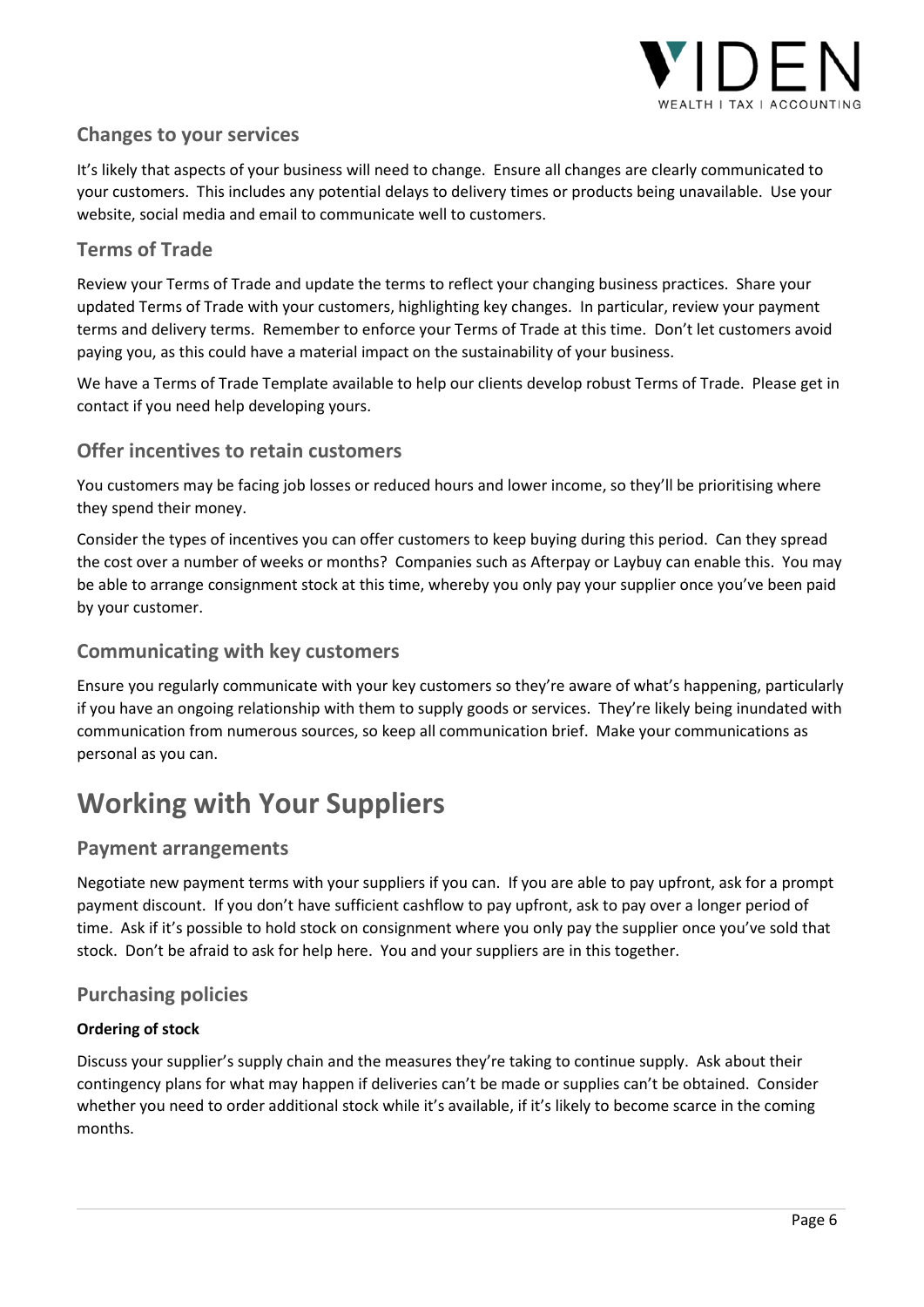

Alternatively, you may need to reduce your current minimum re-ordering levels. Consider whether there are some items of stock that should not be re-ordered at all.

#### **Return of stock**

Review your supplier contracts in regard to the return of stock. Discuss whether you can return excess stock that isn't selling. Ensure contracts are updated if any terms change. If you cannot return stock, then consider discounting slow-moving stock to convert it back to cash (and don't re-order that same stock).

## **Contracts**

Review the contracts you have with suppliers. Is there a clause which would allow you to cancel orders or change the terms in this current crisis? If you cannot meet the terms of your contract, seek legal advice and negotiate with the supplier.

Review all other key contracts, with lessors of premises, vehicles, and equipment. You may need to renegotiate significant terms. Do not assume that these contracts cannot be renegotiated. As your current cashflow and ability to meet financial obligations may be significantly impacted, some of these key providers will be prepared to renegotiate terms.

## **Your business**

Managing cashflow is essential for a business at all times but becomes even more important during times of crises. Bear in mind that your customers and suppliers will also be concerned about their cashflow.

Preserving and bringing forward cashflow, and creating a war chest of cash reserves is important right now.

## **Cashflow Forecast and Cashflow Management**

The first step to managing your cashflow is to create a Cashflow Forecast. Projecting your cash position forward gives you the ability to make far more informed decisions. Your previously prepared Cashflow Forecast will no longer be valid. We can help you review and update it to reflect the impact that Covid-19 may have on your cashflow.

Some businesses will need to look at their cashflow and their cash burn on a weekly basis.

#### **Accounts receivable process**

Now's the time to review your accounts receivable process and look for strategies to minimise your debtor days (the number of days, on average, it takes your customers to pay you). Strategies include tightening and enforcing your Terms of Trade, engaging a debt collector, interim or staged invoicing, asking for deposits, offering prompt payment discounts and streamlining your billing process.

Follow up outstanding invoices and request payment early and regularly. Make it easy for your customers to pay directly through Xero or by online payments or direct debit. If customers are struggling to pay, offer payment options, such as spreading the payment across a period of time, to ensure you have cash coming in.

#### **Accounts payable process**

Review the terms you have with your suppliers and identify potential areas of improvement, e.g. asking for prompt payment discounts, better pricing, consignment stock and spreading payments across a longer term.

Review the support being offered by the ATO to delay payment and access additional tax relief. See the ATO section in this guide for more details.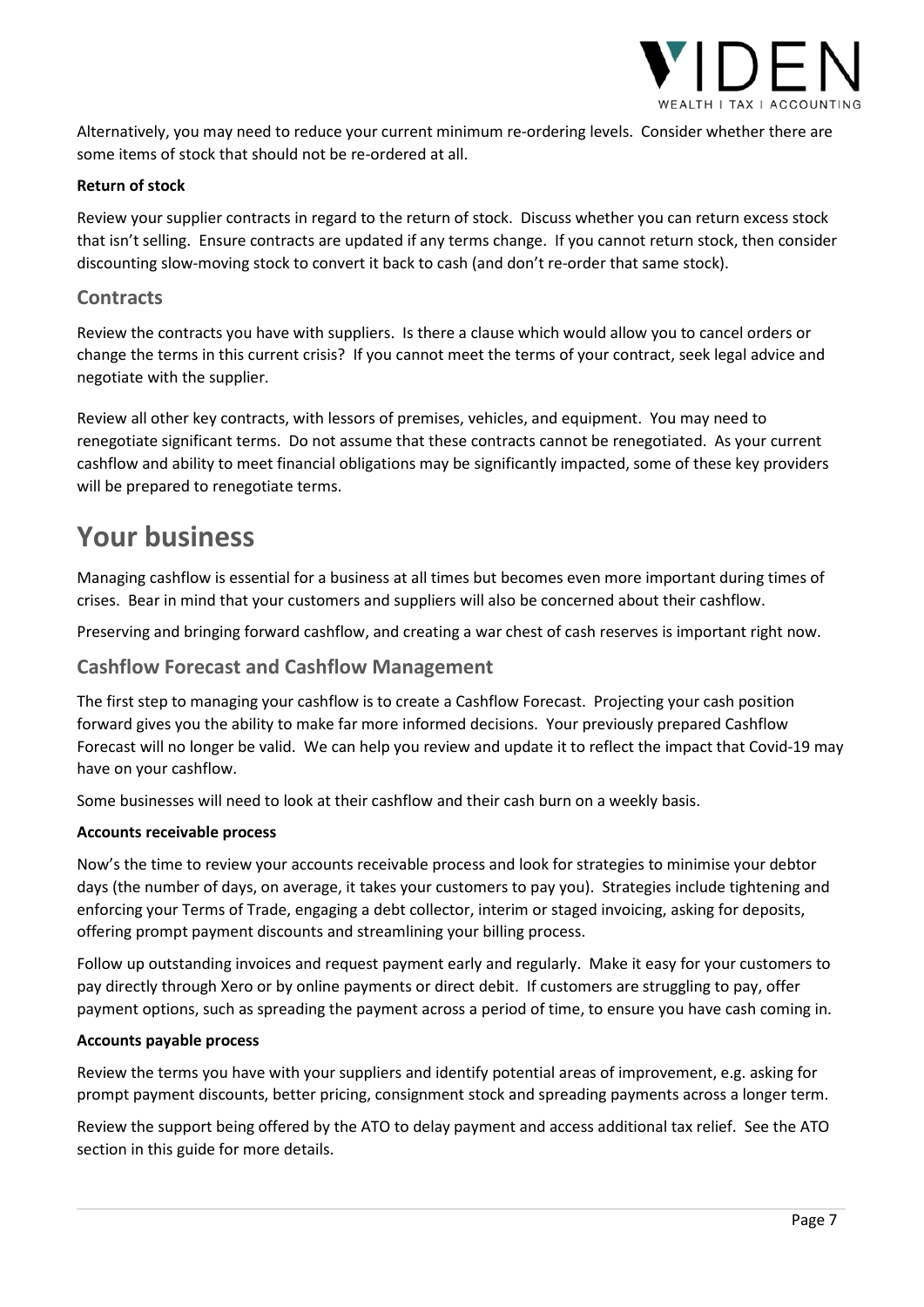

#### **Inventory process**

Conduct a stocktake so you know exactly how much inventory you have on hand. Determine how robust your supply chain is and whether you need to order more inventory now to get you through the next few months, or whether you need to cancel forward orders.

#### **Debt / capital structure**

Review your existing debt structure and work with the bank to negotiate debt consolidation, an interest only period, seasonal finance, revolving credit or overdraft extensions or better repayment terms. See the Bank Assistance section of this guide for more information about how your bank can help with cashflow. Review your drawings from the business and make adjustments if necessary. Consider whether you could invest more cash into your business to get through the next few months.

#### **Overhead expenses**

Review all overhead expenses and identify areas where you could reduce your spend. Are there costs that can be avoided through this difficult time? Speak to your telecommunications, power and other suppliers about better rates.

### **Gross Profit margin**

Your gross profit margin is the amount left of your sales income after variable costs have been paid. Review your processes to reduce re-work, errors and wastage and monitor team productivity to identify areas for improvement. Review the margins you're achieving from different areas of your business, e.g. different departments or classes of product or service. Focusing on the products or services that have a better margin and reducing or discontinuing products or services with a lower margin may contribute to your business survival. Engage with your team about process improvement and increasing efficiency to help preserve and improve your margin.

#### **Sales levels**

Consider how you can maximise sales levels over this period to preserve cashflow. Focus on the five ways to grow sales and determine which areas will give you the greatest return:

- 1. Increase customer retention: Strategies to stop your clients switching to your competitors.
- 2. Increase leads or enquiries: Ramp up your marketing to your target market, using cost-effective marketing channels that work in your industry.
- 3. Improve sales conversion rates: Focus on the benefits you offer and the problems your business solves for your customers.
- 4. Increase transaction frequency: Ensuring you have a follow up process for your next sale.
- 5. Increase transaction value: Upsell to existing customers by offering them additional value.

#### **Unused assets and equipment**

Consider whether you need to keep unused assets and equipment. Selling these, even at a loss, will give you much needed cashflow.

#### **Asset purchases**

Avoid purchasing assets outright with cash. If asset purchases are essential, consider leasing or obtaining loan finance spread over a longer time period.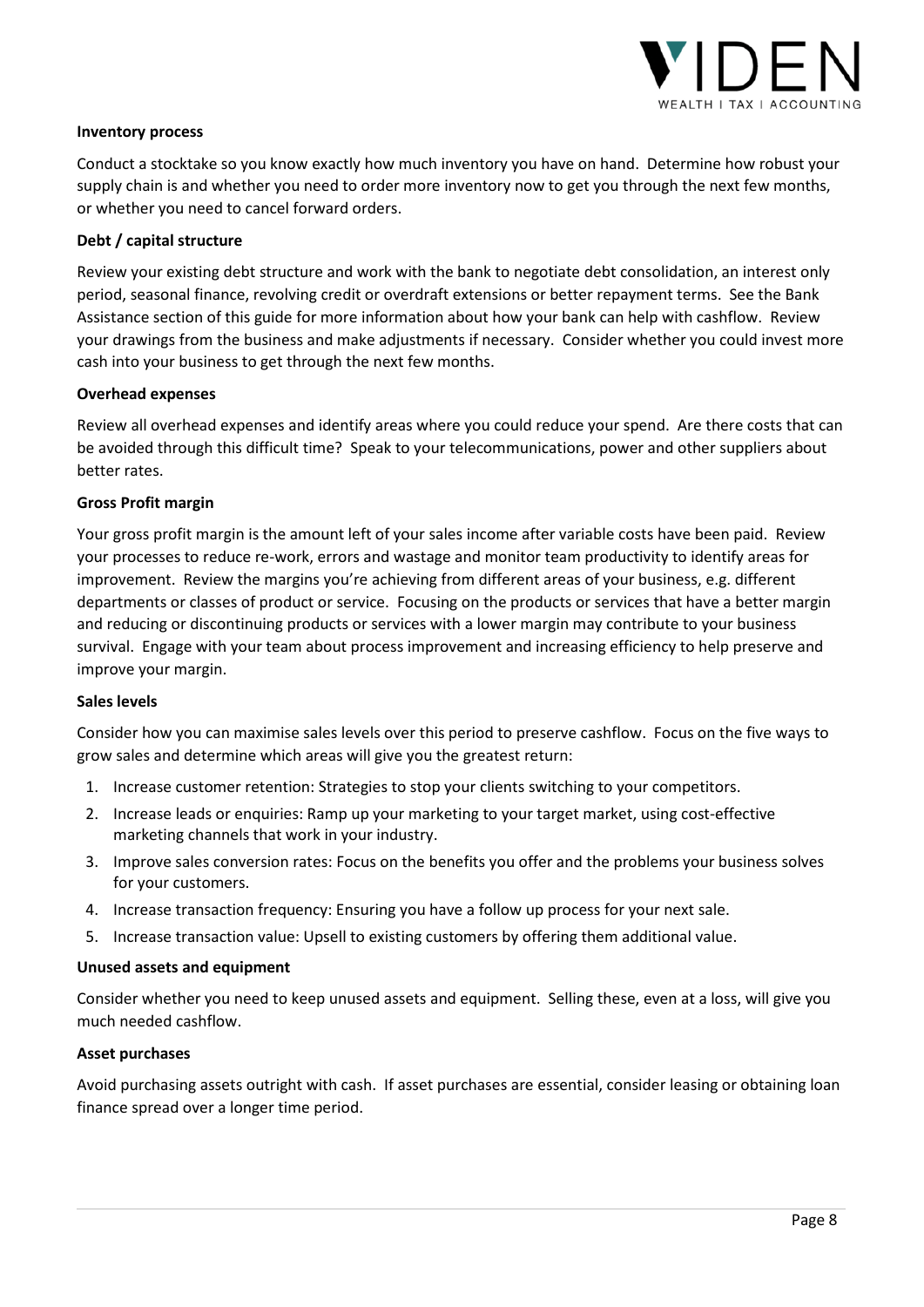

## **Bank Assistance**

Contact your bank and any other financiers to find out how they can help you manage your cashflow over the coming months. Get in touch with them now so you have access to additional funding when you need it. Your bank may be able to offer the following assistance alternatives:

- Increasing temporary overdraft facilities
- Reviewing and extending trade credit
- Asset finance funding
- Loan repayment holiday, deferment of repayments, or interest-only terms
- Extension of term lending periods
- Short-term and hardship loans
- Short-term mortgage holidays
- Business credit card options

### **Insurances**

A number of business insurances policies will not cover the impact of Covid-19. Your policy may have a standard exclusion clause regarding infectious diseases. However, contact your broker or review your policies to see if this is the case.

It is also important to review your business insurances to cover risks such as:

- HR and employment related matters
- Theft / loss of property
- Statutory liability
- Professional indemnity
- Shareholder buy-out / key person

## **ATO Support**

ATO is offering support to businesses suffering hardship by allowing payment deferrals, remitting interest and penalties, and offering low interest payment plans. We also recommend you consider reviewing your GST reporting cycle, as changing to a monthly cycle allows you to access refunds sooner. However, it's essential you get advice on this as there will be other implications for your business.

We can advise you of the options available to your business. It's essential that we are open and honest and notify the ATO of the hardship you're facing as soon as possible to reduce the likelihood of additional penalties and interest.

We are experts at negotiating the best possible outcome from a tax minimisation perspective. Please speak to us.

## **Government Support Package**

Please note that the below information is correct at the time of writing, however the government is regularly announcing new support measures. Please contact us for information about the most up to date government support available for your business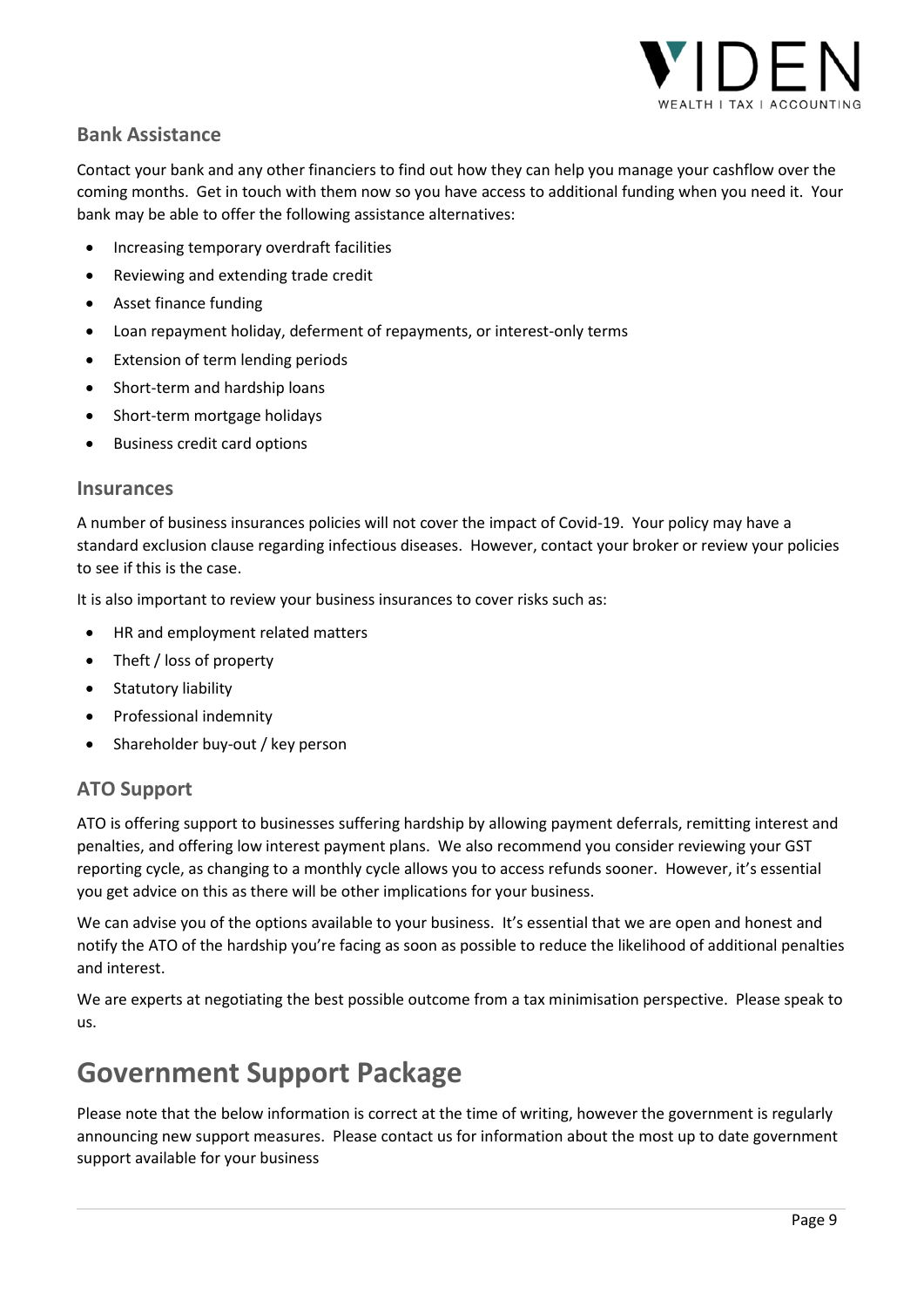

The government is enhancing the Boosting Cash Flow for Employers measures announced on 12 March 2020. They are now providing up to \$100,000 to eligible small and medium-sized businesses, and not for-profits (NFPs) that employ people, with a minimum payment of \$20,000. These payments will help businesses and NFPs with their cash flow so they can keep operating, pay their rent, electricity and other bills and retain staff.

Under the enhanced scheme, employers will receive a payment equal to 100% of their salary and wages withheld (up from 50%), with the maximum payment being increased from \$25,000 to \$50,000. In addition, the minimum payment is being increased from \$2,000 to \$10,000.

An additional payment is also being introduced in the July – October 2020 period. Eligible entities will receive an additional payment equal to the total of all of the Boosting Cash Flow for Employers payments they have received. This means that eligible entities will receive at least \$20,000 up to a total of \$100,000 under both payments.

## **Temporary relief for financially distressed businesses**

The Government is temporarily increasing the threshold at which creditors can issue a statutory demand on a company and the time companies have to respond to statutory demands they receive. The package also includes temporary relief for directors from any personal liability for trading while insolvent, and providing temporary flexibility in the Corporations Act 2001 to provide temporary and targeted relief from provisions of the Act to deal with unforeseen events that arise as a result of the Coronavirus health crisis.

### **Increasing the instant asset write-off**

The Government is increasing the instant asset write-off threshold from \$30,000 to \$150,000 and expanding access to include businesses with aggregated annual turnover of less than \$500 million (up from \$50 million) until 30 June 2020.

## **Supporting apprentices and trainees**

The Government is supporting small business to retain their apprentices and trainees. Eligible employers can apply for a wage subsidy of 50% of the apprentice's or trainee's wage for 9 months from 1 January 2020 to 30 September 2020. Where a small business is not able to retain an apprentice, the subsidy will be available to a new employer that employs that apprentice. Employers will be reimbursed up to a maximum of \$21,000 per eligible apprentice or trainee (\$7,000 per quarter).

Talk to us about how this may reduce your upcoming tax commitments.

## **Support available and useful links**

It's essential to obtain your information from official government and State sources. Your industry associations may also have industry-specific information. If you need advice or support, we're here to help. We recommend reviewing the following websites for up to date information:

Australian Government Australian Taxation Office Australian Treasury Department of Social Services Department of Health Safe Work Australia Australian Securities and Investments Commission